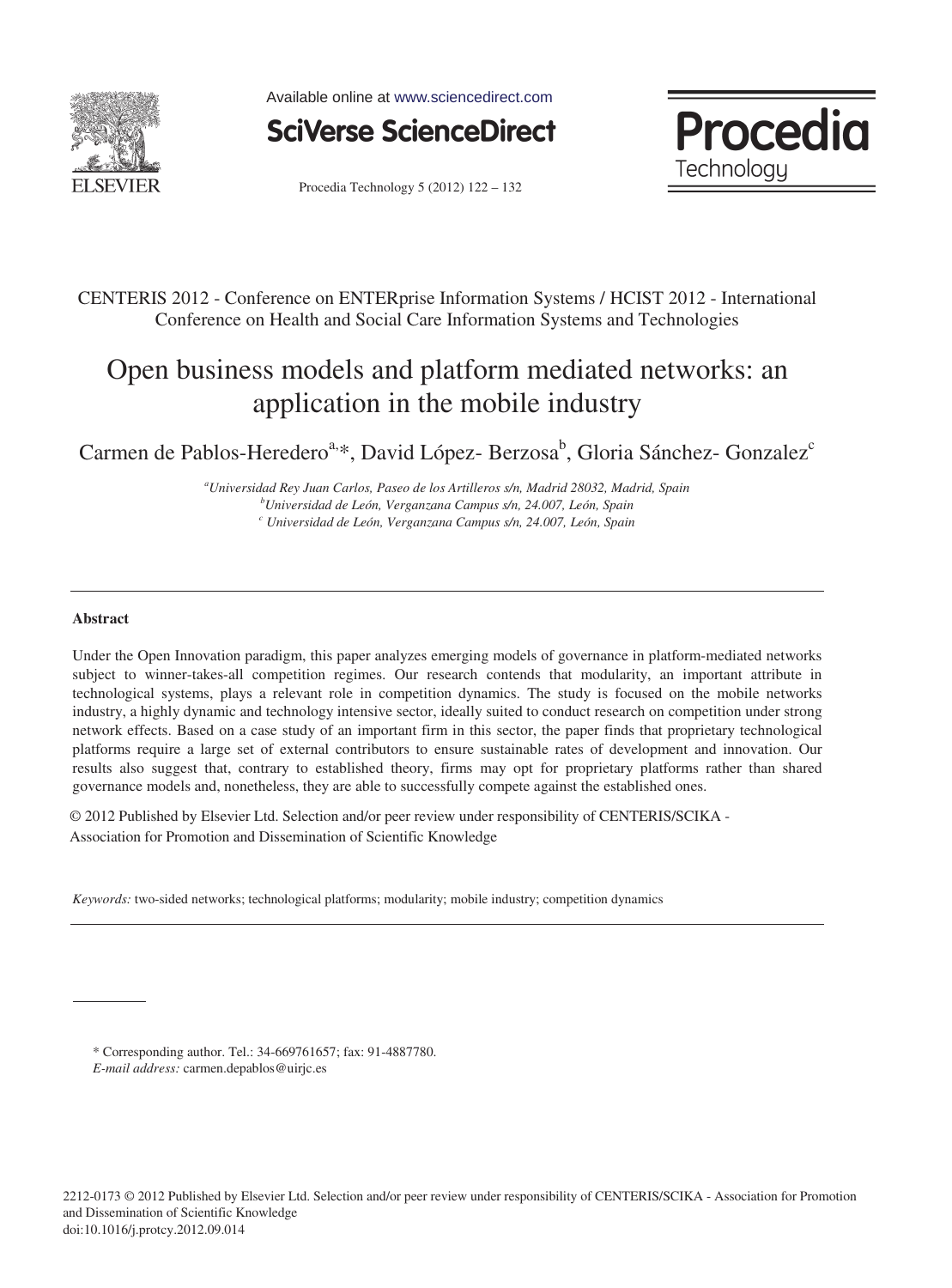#### **1. Introduction**

The economic globalization and the application of information and communication technologies offer firms the opportunity to develop new knowledge and increase the possibilities of accessing and spreading this knowledge through learning processes that generate new capabilities. This has generated a change in the economic paradigm that offers a new perspective of innovation [1]. In this sense, the concept of Open Innovation proposed initially by von Hippel and Henry Chesbrough refers to an emerging paradigm in which firms innovate relying on both internal and external firm resources [2-4].

De Jong et. al. [5] define Open Innovation as the purposed usage of internal and external flows of knowledge to accelerate internal innovation and expand markets for the external use of it. In this vein, the concept of Open Innovation departs from previous innovation modes in which oftentimes existing processes at the firm erect barriers to external knowledge thereby reducing absorptive capacity [6].

In this context, relevant research into innovation by users [3] concludes that users have played a prominent role in product development, not only in traditional industries such as textile or chemistry, but more recently in software or semiconductor industry. Moreover, there exists empirical evidence of the relationship between user's involvement in product development and market's acceptance [7]. User's willing to take part into product improvements or the development of new concepts, have important characteristics as far as companies are concerned: They are currently experiencing needs which shall be later requested by regular consumers while, usually they are also capable of providing solutions to their own needs thereby conducting innovations by themselves.

There exists abundant literature documenting how companies have engaged with this kind of users, termed Lead Users [8-11]. Prior researches have discussed the process of attracting, motivating and organizing users through communities that donate complementary goods and services [12-14].

According to recent developments in strategic management, firms competing in sectors which are technology intensive and face strong network effects often compete based on a common framework of technical standards or interoperable technologies [15]. The objective of this paper is to analyze how firms competing in the mobile telecommunication industry are adopting new organizational arrangements in which external parties play a critical role as an important factor to compete in markets subject to technological uncertainty and winner-takes-all dynamics. For this purpose, platform-mediated networks serve as the theoretical framework upon which to understand competition dynamics and organizational structures [15]. This body of knowledge is adequate in contexts where strong network effects and systemic technologies are significant, as is the case of mobile telecommunication services.

Based on a real case, we study the way Ericsson is adapting its own internal structures and technology to compete in contexts of markets characterized by network effects, winner-takes-all syndrome and technological uncertainty. Following an Open Mode of innovation, the company involves external users in the early stages of innovation processes in order to explore new solutions better adapted to users' preferences and expectations. This new mode of collaborations posits some challenges either technical, organizational or knowledge-management related among others.

The research approach adopted in this paper is of qualitative nature due to several reasons. Firstly, focusing on a specific case study provides a richer context to understand how firms and internal business units react to external stimuli. Secondly, the research case method constitutes a good approximation to the phenomenon analyzed, especially in exploratory researches, as this one [16],[17],[18]. The qualitative case study presented in subsequent sections is triangulated with quantitative data from other firms [19].

This paper contributes to the extant theory on platform-mediated networks considering additional factors that should be taken into account to establish stronger causal relationships between market dynamics and firms' organizational arrangements through a deep qualitative study of a firm in the mobile sector. More